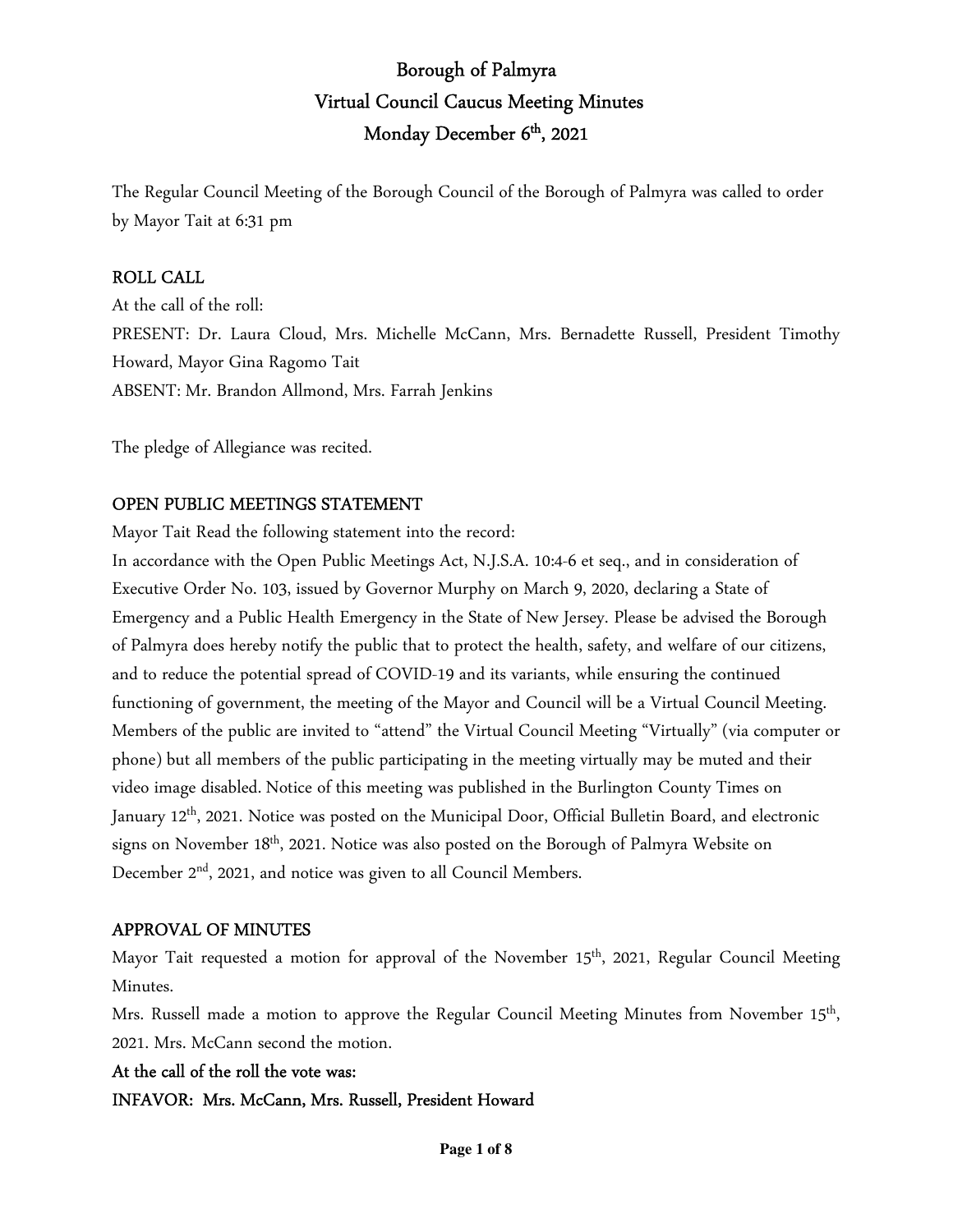## AGAINST: None ABSTAIN: Dr. Cloud

## Mrs. Jenkins joined the meeting at 6:34

Mayor Tait requested a motion for approval of the November 15<sup>th</sup>, 2021, Executive Session Meeting Minutes.

Mrs. Russell made a motion to approve the Executive Session Meeting Minutes from November 15<sup>th</sup>, 2021. Mrs. McCann second the motion.

At the call of the roll the vote was: INFAVOR: Mrs. Jenkins, Mrs. McCann, Mrs. Russell, President Howard AGAINST: None ABSTAIN: Dr. Cloud

#### **CORRESPONDENCE**

Municipal Clerk, Ms. Jackson acknowledged the following correspondence received: Letter- Laine Rankin, Director of NJ Division of Local Aid and Economic Development Thank-you Note- Marie Nagle Resignation Letters- Casey Malik

Mayor Tait requested a motion to accept Mr. Malik's letter of resignation. Mrs. Russell made a motion to accept Ms. Austin, Mr. Malik's letter of resignation. Dr. Cloud second the motion.

## All members present voted in favor of the motion. Motion Carried

## REDEVELOPMENT

## Rt. 73 South Redevelopment Area- Update

Mr. Gural stated there would be discussion regarding the Fair Share housing obligation in closed session tonight. Mr. Gural indicated an extension was offered by Fair Share housing until January  $7^{\rm th}$ , 2022, to address their concerns regarding the housing obligation or we could face litigation. Mr. Gural stated Mr. Winckowski would be coming to our meetings to give us updates on the progression of the construction.

Mr. Winckowski stated the developer is primarily working on the NAI property which will be warehouse #2 and the affordable housing; he indicated geotechnical work is being done and they are preparing the grounds for the surface construction. Mr. Winckowski stated they have begun the footings and foundation for warehouse #2 noting the vertical wall construction should begin by late December, January or February weather permitting. Mr. Winckowski stated once the walls go up, they will have more mobility around the site, and they will begin with utilities, water, sanitary sewer, and stormwater sewer. Mr. Winckowski indicated they are waiting for an updated permit from the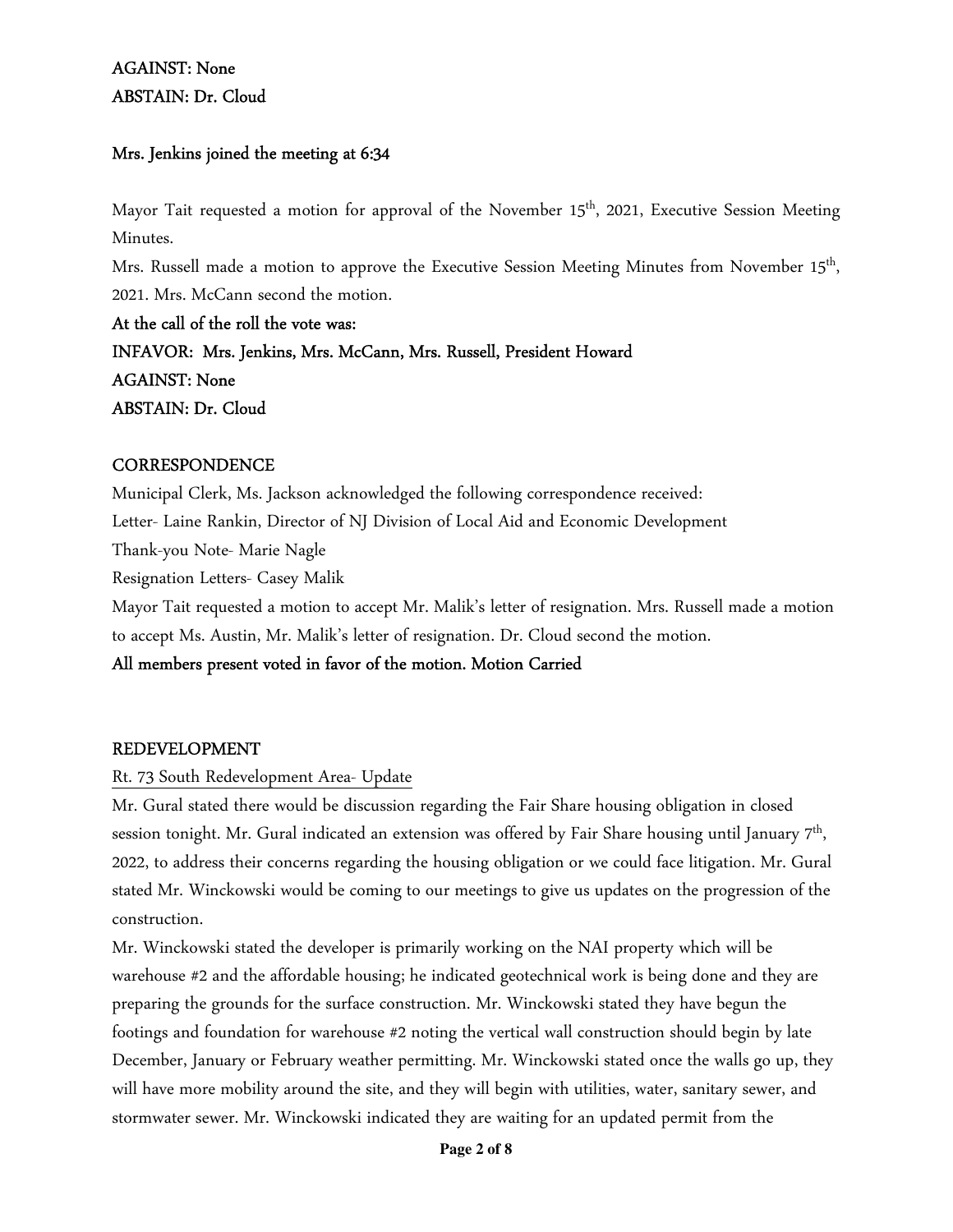Department of Environmental protection for the storm work for the NAI site. Mr. Winckowski indicated the deadline for warehouse# two was June but has been pushed back to September. Mr. Brewer indicated his discussion would be for closed session.

Mr. Gural informed the governing body about the NJLM's opinion regarding paying/hiring those working on redevelopment sites prevailing wages.

Outlaw Training & Fitness/620-622 Highland Ave Redevelopment Project – Update

Mr. Gural indicated he and Ms. Kilmer had a meeting with Mr. Wade regarding the redevelopment of the former PNC Bank redevelopment project. Mr. Brewer indicated the new court valuation hearing has not yet been scheduled.

Sea Box/ELM Office LLC, 321 E. Broad Street - Former Knights of Columbus Property- Update Mr. Gural stated he had nothing new to report regarding the property.

#### PROFESSIONAL UPDATES

William Kirchner, ERI -Mr. Kirchner explained the various resolutions on the agenda and why they are necessary. Mr. Kirchner stated the Temple Blvd TAP Grant is currently advertised and out for bid, noting bids will be due back in January of 2022. Mr. Kirchner indicated the annual bid projects are also out to bid and are due back December 17<sup>th</sup>, 2021, so awards can be made at the reorganization meeting in January.

#### PUBLIC COMMENT

We requested those participants wishing to have or make a Public comment, email their questions or comments in advance to Municipal Clerk Rita Jackson at djackson@boroughofpalmyra.com. The opportunity to submit comments prior to meeting expired at 2:00 PM on Monday December 6<sup>th</sup>, 2021. All comments will become part of the record and included with the Meeting Minutes. For those who "attended" the hybrid meeting, Mayor Tait opened the meeting to the public for comments. All comments are part of the record and are included with the Meeting Minutes.

Mayor Tait asked for a motion to open to the Public for comments.

Mrs. Russell made a motion to open the public portion for comments. Dr. Cloud second the motion.

## All members present voted in favor of the motion. Motion Carried

Mayor Tait asked if any comments were received before the meeting. Municipal Clerk, Ms. Jackson indicated no comments were received.

Ms. Still – Veterans Drive – Ms. Still stated the following: My name is Valerie Still. I bought the house on Veterans Dr. in the West End of Palmyra for my parents in 1991. Mrs. Still stated she noticed the Board of Education meetings are open to the public and some public events are being held however the council meetings are still not being held in person. Mr. Still indicated she has still not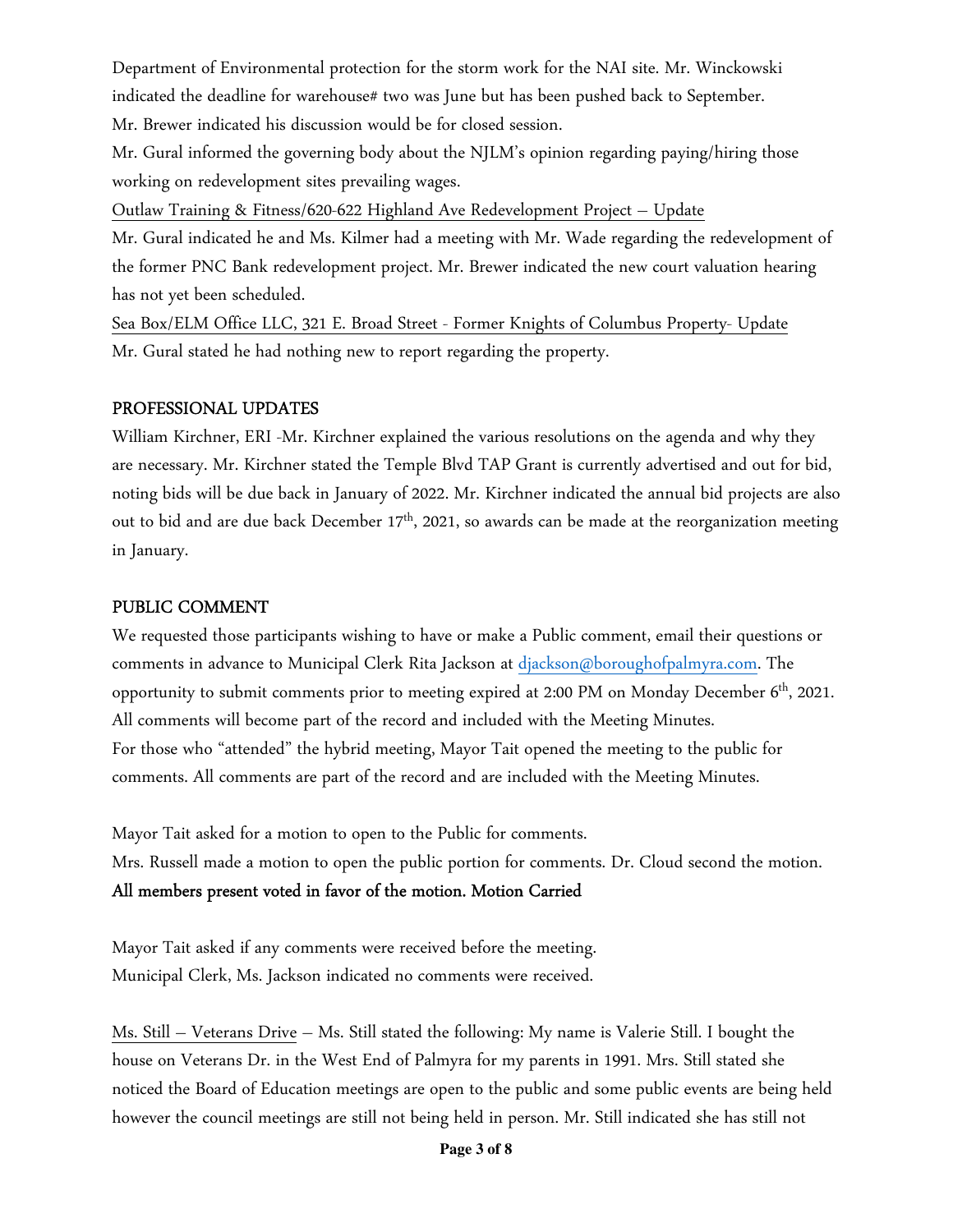gotten a response from the governing body regarding the allegations regarding systemic racism in the Palmyra School system. Ms. Still stated she has still not received a response regarding the racist emails circulating in town or her comments regarding nepotism in the governing body. Ms. Still indicted other public officials are voicing their opposition the various racist things but this governing body has had no comment. Ms. Still stated words have consequences and can incite violence.

Dr. Cloud indicated she departed the last meeting before her comments, but she did receive her comments and she invited Ms. Still to email her so she could learn more about what is going on so if there is something she can assisted with she will.

Mrs. Russell indicated she does not know anything about the emails from "black al" so does not know what she is referring to. Mrs. Russell also noted that she hoped the enthusiasm Ms. Still is bringing to Council meetings is also being taken to the Board of Education meetings. Mrs. Russell noted that council does not control or have any part in who the Board of Education hires.

Seeing no additional comments Mayor Tait requested a motion to close the public comment portion. Mrs. Russell made a motion to close the public comment portion. Mrs. McCann second the motion.

#### All members present voted in favor of the motion.

#### RESOLUTIONS

Mayor Tait stated, Resolution 2021-226 thru Resolution 2021-242 would be enacted as a single motion, if any resolution needed additional discussion, it would be removed from the consent agenda and voted on separately. Mayor Tait asked if anything needed to be removed. Noting no one requested additional discussion on any resolutions, Mayor Tait read the following resolutions into the record:

Resolution 2021-226, Resolution Awarding a Contract to Environmental Resolutions, Inc. (ERI) for On Call Contr4acting Services per their Proposal Dated November 11, 2021, in the amount of \$6,000.00

Resolution 2021-227, Resolution of the Borough of Palmyra Awarding Change Order #1 to Pioneer General Contracting Co. Inc. for the 2021 Road Improvement Project with the Increase amount of \$30,340.00 from the Original Base Price of \$386,565.00 making the new Adjusted Contract Price \$416,905.00 per Environmental Resolutions Inc. request dated November 1<sup>st</sup>, 2021

Resolution 2021-228, Resolution Authorizing the Chief Financial Officer to Make Budget Transfers to the 2021 Budget in the amount of \$10,300.00

Resolution 2021-229, Resolution of the Borough of Palmyra to Renew Membership in the Southern New Jersey Regional Employee Benefits Fund

Resolution 2021-230, Resolution Authorizing a Sewer Bill Installation Plan for Sewer Account # 3000000-0

Resolution 2021-231, Resolution Authorizing the Finance Officer to Pay Vendor Bills During the Month of December 2021

Resolution 2021-232, Resolution appointing Tracy Kilmer as Construction, Codes, Inspections and Housing Office Supervisor at an annual salary of \$5,000.00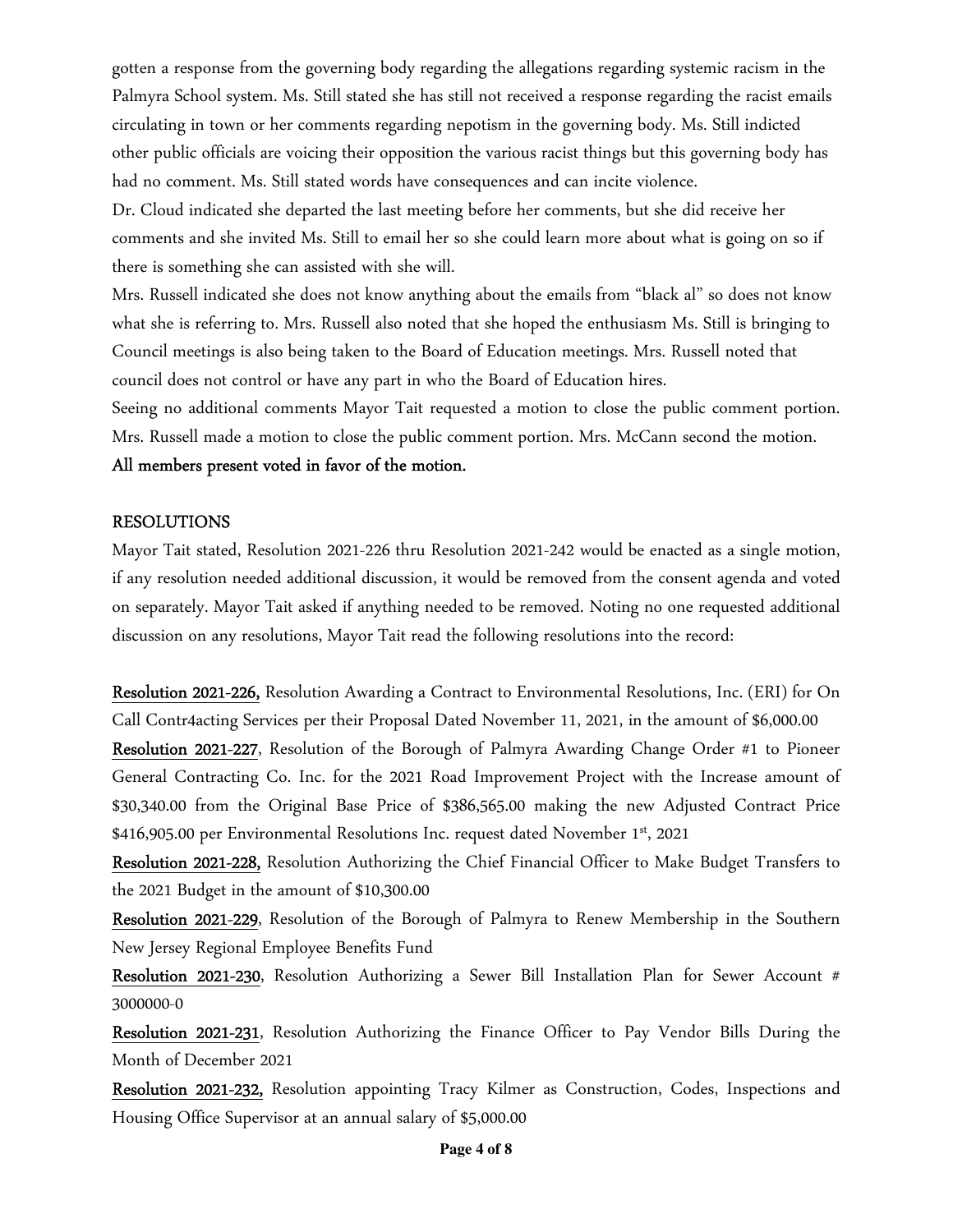Resolution 2021-233, Resolution Appointing Rebecca Flynn as Technical Assistant to the Construction Official/TACO at the hourly rate of \$15.50 per the Terms and Conditions in her offer of Employment dated November 30, 2021

Resolution 2021-234, Resolution Approving the Amended Police CBA, and Salary Guide for Employees hired after January 1, 2011

Resolution 2021-235, Resolution Urging the New Jersey Legislature to create Legislation that would Establish Emergency Medical Services as Essential Government Services.

Resolution 2021-236, Resolution Appointing Paul Gerstle to the Palmyra Police Department as a Patrolman Effective December 13<sup>th</sup>, 2021, with an Annual Salary of \$42,085.14

Resolution 2021-237, Resolution Appointing John Begonja to the Palmyra Police Department as a Patrolman Effective December  $13<sup>th</sup>$ , 2021, with an Annual Salary of \$ 38,349.56.

Resolution 2021-238, Resolution Awarding Change Order #1 to Municipal Maintenance Company for the for the 2020 Sewer Capital Improvements with the increase amount of \$837.25 from the original price of \$153,410.00 making the new adjusted Contract price \$154,347.25 per Environmental Resolutions Inc. request dated December 1, 2021

Resolution 2021-239, Resolution Awarding Change Order #1 to Command Company, Inc. for the Veterans Memorial Park Improvements project with the net increase amount of \$660.00 from the original contract price of \$121,857.00 making the new adjusted Contract price \$122,517.00 per Environmental Resolutions Inc. request date December 1, 2021

Resolution 2021-240, Resolution Awarding Change Order #2 to Pioneer General Contracting Company for the 2021 Road Improvement Project with the Decrease amount of \$395.74 from the previous adjusted contract price of \$416,905.00 making the New Adjusted Contract price \$416,509.26 per Environmental Resolutions Inc. request Dated December 1st, 2021

Resolution 2021-241, Resolution of the Borough of Palmyra, County of Burlington, authorizing a Lien be Placed on Block 116, Lot 9 for Failure to Comply with Obnoxious Growth and Property Maintenance Violations

Resolution 2021-242, Resolution of the Borough of Palmyra, County of Burlington, authorizing a Lien be Placed on Block 126 Lot 12 for Failure to Comply with Obnoxious Growth and Property Maintenance Violations

Mayor Tait requested a motion to approve the consent agenda, Resolutions 2021-226 thru Resolution 2021-242.

Mrs. Russell made a motion to approve the consent agenda, Resolution 2021-226 thru Resolution 2021- 242. Mrs. McCann second the motion.

At the call of the roll, the vote was:

INFAVOR: Dr. Cloud, Mrs. Jenkins, Mrs. McCann, Mrs. Russell, President Howard AGAINST: None

Motion carried. Resolutions 2021-226 and Resolution 2021-242 were approved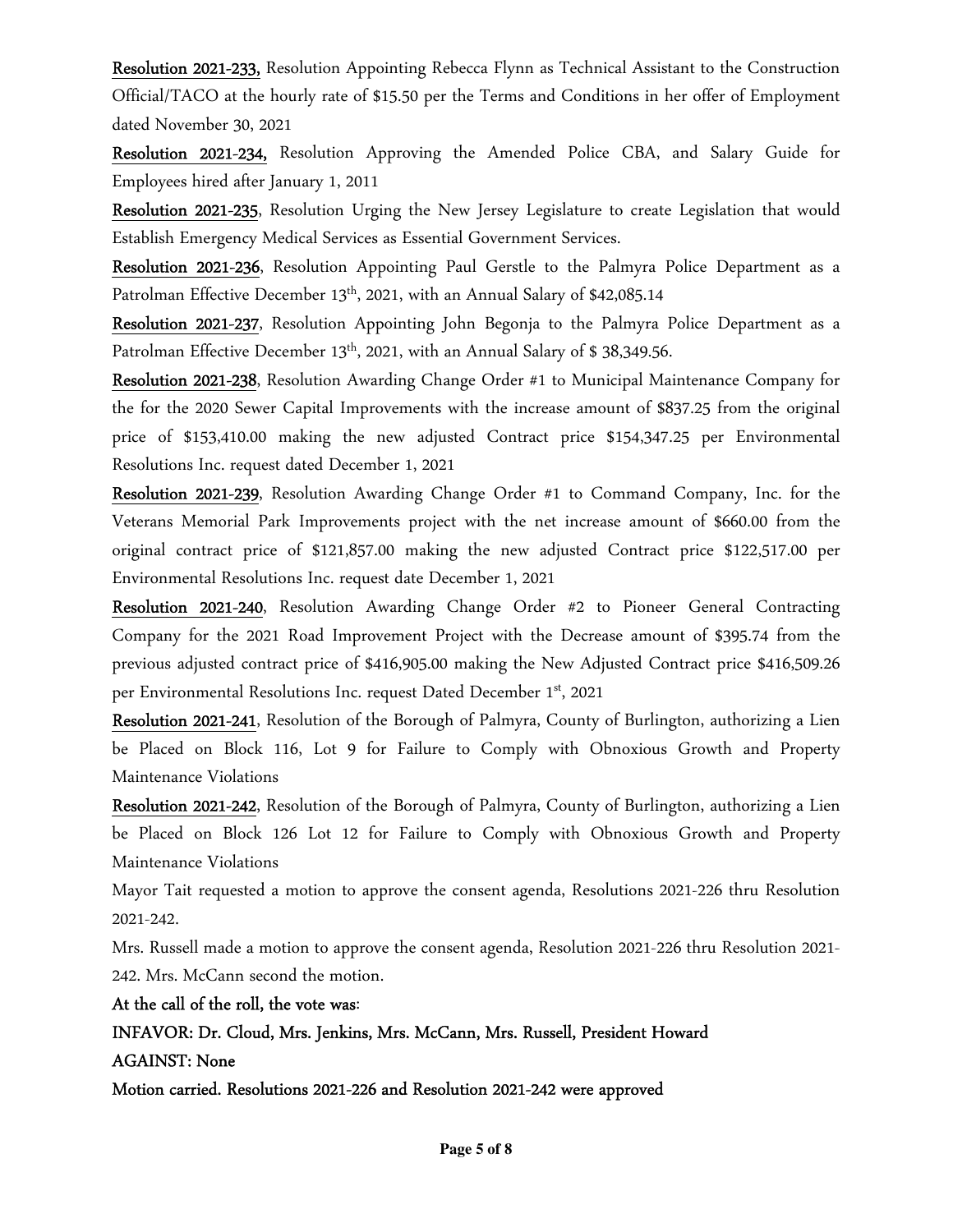#### PUBLIC EVENTS

Mayor Tait thanked Santa for his visit and the Fire Department for all their help getting him around town. Mayor Tait thanked Ms. Sykes for setting up the selfie station at the community center and encouraged all to come out, take their pictures and enter the contest. Mayor Tait also noted the Holiday house decorating contest, noting that additional details were on the website for sign-up. Mayor Tait also noted the "winter coat giveaway" that will be held on Saturday December 11, 2021, with Senator, Troy Singleton's office at the Community Center. Mayor Tait noted you must register with Senator Singleton's office to receive a coat.

#### DISCUSSION ITEMS

Mayot Tait stated Reorganization meeting of the governing body will be held January 3<sup>rd</sup>, 2022, at 6:30 pm virtually.

Mr. Gural indicated we have had nineteen new covid 19 cases in the past week. Mr. Gural indicated the numbers are rising significantly. There was discussion regarding case numbers and timing of surges.

Mr. Gural indicated that those who are not vaccinated have been cooperative and are getting tested weekly in accordance with our policy. Mr. Gural noted an agreement had been reached with the school and they are testing free on Monday afternoons for those employees requiring covid-19 tests. Mr. Gural stated that it was agreed at the last meeting to increase the sift rate of the Crossing Guards to \$20.00 per shift. He noted that signing bonuses had also been discussed. Mr. Gural indicated the signing bonus would be \$200.00 which equates to full time salary of ten shifts. Mr. Gural indicated he and the Labor Attorneys are currently working on the polices to include those details for the crossing guards and to include the staff/new hires training and education policy which would require an employee who completed classes which the Borough paid for to stay with the Borough for some period (to be determined) or be responsible for repayment of the funds for the various classes they have taken. Mr. Gural stated that all departments within the Borough have a someone to share the load of working needing to be completed in the various departments except the Municipal clerks' office and the Administrator's office. Mr. Gural noted that when an employee left, some years ago, that the Deputy Clerk's position and Assistant Administrator position were neve filled. Mr. Gural noted that when the Elections came it was necessary to deputize individuals to help with the elections. Mr. Gural noted the various items listed on the agenda as ongoing and how much time is necessary to amend ordinances for council consideration, noting the parking ordinance and Legion field ordinance changes. Mr. Gural noted the redevelopment project consumes almost fifty percent of his time not to mention the additional work via ordinances, resolutions, emails etc. requiring attention due to redevelopment. Mr. Gural explained it is necessary and time to fill those positions as assistance is required. Mayor Tait asked Mr. Gural to prepare job descriptions for the governing body to consider. Mr. Gural indicated we will have some surplus vehicles and he has asked the various departments to

put together their lists of vehicles so they can be declared surplus and be sold in the near future.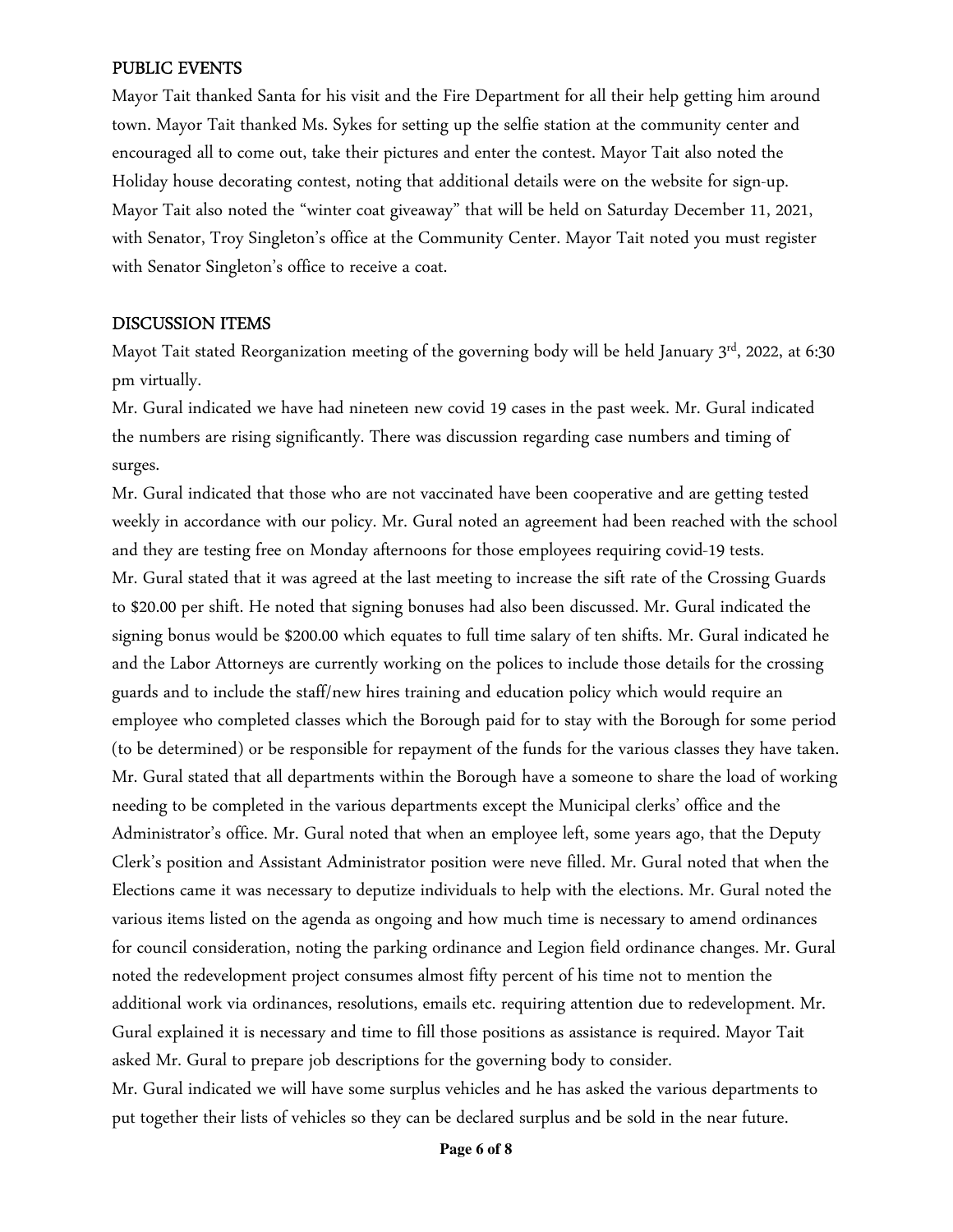Mr. Gural stated there have been several complaints regarding trash collections. Mr. Gural noted the contract will be expiring in the year of 2023. Mr. Gural noted the changes in the industry mostly due to covid-19 but the significant increases in pricing for solid waste removal. Mr. Gural noted previous conversations regarding the possibility of the Borough collecting its own trash. Mr. Gural indicated that the possibly of starting in one area of the Borough purchasing one trash truck and see how it goes and learn the business. Mr. Gural noted it is an almost 2-year process to get trash trucks. There was additional discussion regarding the current market conditions and the possibilities. Mr. Gural indicated he would put together additional information and email it to the governing body.

## ADMINISTRATORS REPORT

Mr. Gural indicated the Code Enforcement Officer position is still open.

Mr. Gural indicated the 2022 Budget process is under way and department heads are due to return their budgets by weeks end.

Mr. Gural indicated the professional RFPs are due this coming Friday and Ms. Jackson will be preparing thumb drives with all the responses for the governing body. Mayor Tait noted they will be in your mailboxes so you can pick them up and look them over to choose the necessary appointments for Reorganization in January.

## ONGOING REMINDER PROJECTS

Mr. Gural indicated the following items are things which the governing body is currently working on, and additional information will be coming later. Mayor Tait thanked Kwan Hui for all her efforts in working on the Pedestrian bike path.

- Purchase Orders Council signature requirement
- Sidewalk/snow & ice removal Ordinance
- Handicap Parking Sign Ordinance
- Parking Ordinance additional amended code subsections required
- Veterans Affairs Committee Ordinance
- Accessory Structures/cargo containers- Zoning/Land Development Ordinance amendments
- Sewer lateral responsibility ordinance, sewer fees, potential water usage billing
- Fund Balance (Surplus) usage policy
- DVRPC Local Bicycle/Pedestrian Planning Assistance Program

## MAYOR / COUNCIL COMMITTEE REPORTS AND COMMENTS

Dr. Cloud – No Comment Mrs. Russell – No comment